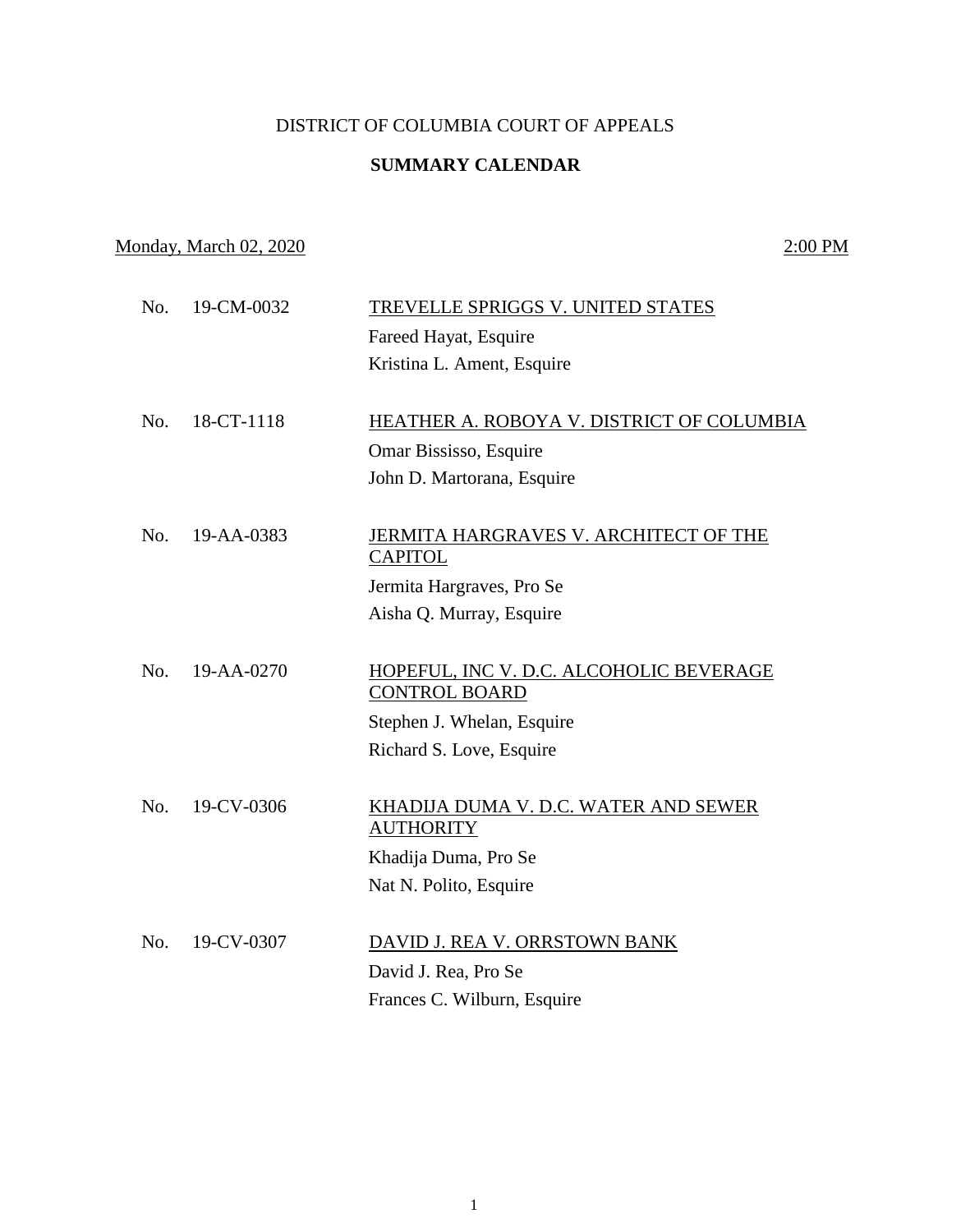| No. | 19-AA-0335 | MARIA RAMOS V. D.C. DEPARTMENT OF<br><b>EMPLOYMENT SERVICES</b>                                                             |
|-----|------------|-----------------------------------------------------------------------------------------------------------------------------|
|     |            | Carlos A. Espinosa, Esquire                                                                                                 |
|     |            | Amy L. Epstein, Esquire                                                                                                     |
|     |            |                                                                                                                             |
| No. | 19-CV-0103 | CHRIS EDWARD WOODYARD V. MARY WHEELER, IN<br>HER CAPACITY AS PERSONAL REPRESENTATIVE OF<br>THE ESTATE OF JACK C. MASSENGALE |
|     |            | Kevin Zieleniewski, Esquire                                                                                                 |
|     |            | Scott C. Speier, Esquire                                                                                                    |
|     |            |                                                                                                                             |
| No. | 19-CV-0296 | WILFRED L. WELSH V. FRANCIS FOMBA                                                                                           |
|     |            | Michael C. Forster, Esquire                                                                                                 |
|     |            | Leonard Tober, Esquire                                                                                                      |
|     |            |                                                                                                                             |
| No. | 19-AA-0209 | FAHAD N. AL-KHATAWI V. D.C. DEPARTMENT OF<br><b>EMPLOYMENT SERVICES</b>                                                     |
|     |            | David M. Snyder, Esquire                                                                                                    |
|     |            | William H. Schladt, Esquire                                                                                                 |
|     |            |                                                                                                                             |
| No. | 18-CV-1313 | DAVID HICKS, III V. PROVIDENCE HOSPITAL, ET AL.,                                                                            |
|     |            | David Hicks, III, Pro Se                                                                                                    |
|     |            | Alfred F. Belcuore, Esquire                                                                                                 |
|     |            |                                                                                                                             |
| No. | 19-CV-0382 | <u>ALEX YUDZON V. ESTATE OF JOHN SHUMATE, ET AL</u>                                                                         |
|     |            | Vanessa Carpenter Lourie, Esquire                                                                                           |
|     |            | Richard T. Rossier, Esquire                                                                                                 |
|     |            | <b>Timothy Casey, Esquire</b>                                                                                               |
|     |            |                                                                                                                             |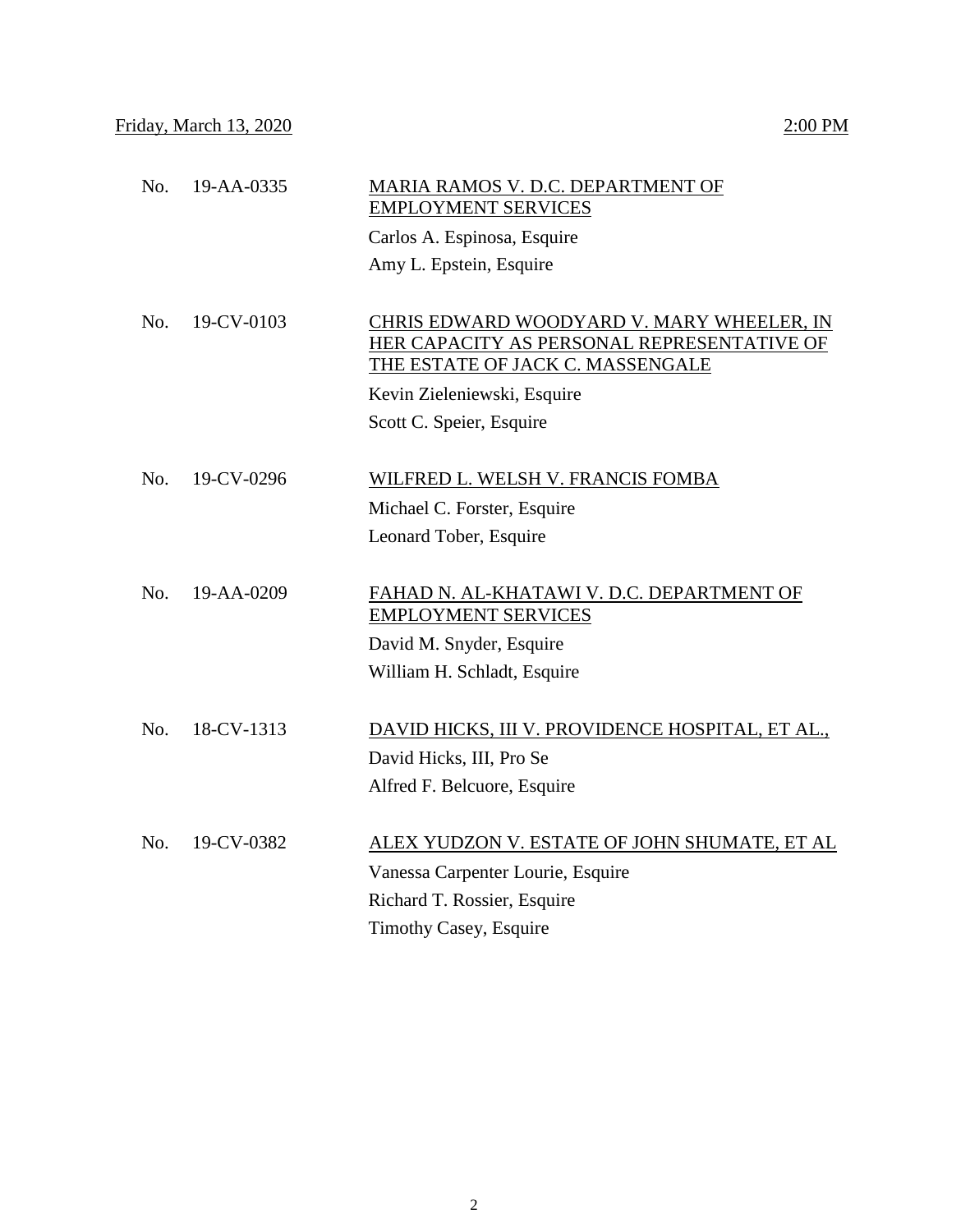| No. | 18-FS-1135 | IN RE: J.H-R.; C.R., APPELLANT.                                   |
|-----|------------|-------------------------------------------------------------------|
| No. | 18-FS-1136 | IN RE: J.H.; K.H., APPELLANT.                                     |
| No. | 18-FS-1137 | IN RE: A.H.; K.H., APPELLANT.                                     |
| No. | 18-FS-1138 | IN RE: J.H-R.; K.H., APPELLANT.                                   |
| No. | 18-FS-1139 | IN RE: J.H.; C.R., APPELLANT.                                     |
| No. | 18-FS-1140 | IN RE: A.H.; C.R., APPELLANT.                                     |
|     |            | Rosemarie Ricchiuto, Esquire                                      |
|     |            | Murphy B. Henry, Esquire                                          |
|     |            | Pamela Soncini, Esquire                                           |
| No. | 19-AA-0292 | MONICA MOYA RODRIGUEZ V. KNIGHTSBRIDGE<br><u>MANAGEMENT, INC.</u> |
|     |            | Monica Moya Rodriguez, Pro Se                                     |
|     |            | Sundeep Hora, Esquire                                             |
| No. | 19-CM-0048 | CARINA VICTORIA POWELL V. UNITED STATES                           |
|     |            | Dana Hofferber, Esquire                                           |
|     |            | LaVater Massie-Banks, Esquire                                     |
| No. | 18-CM-1039 | ROBERT D. MOTON V. UNITED STATES                                  |
|     |            | Stephen W. Riddell, Esquire                                       |
|     |            |                                                                   |
|     |            | David B. Goodhand, Esquire                                        |
| No. | 18-CM-1163 | MARTINA A. PARKS V. UNITED STATES                                 |
|     |            | Sicilia C. Englert, Esquire                                       |
|     |            | Allessandra Stewart, Esquire                                      |
| No. | 18-CM-1197 | WILLIE E. ASHE, JR. V. UNITED STATES                              |
|     |            | Dana Hofferber, Esquire                                           |
|     |            | Kathleen W. Gibbons, Esquire                                      |
|     |            |                                                                   |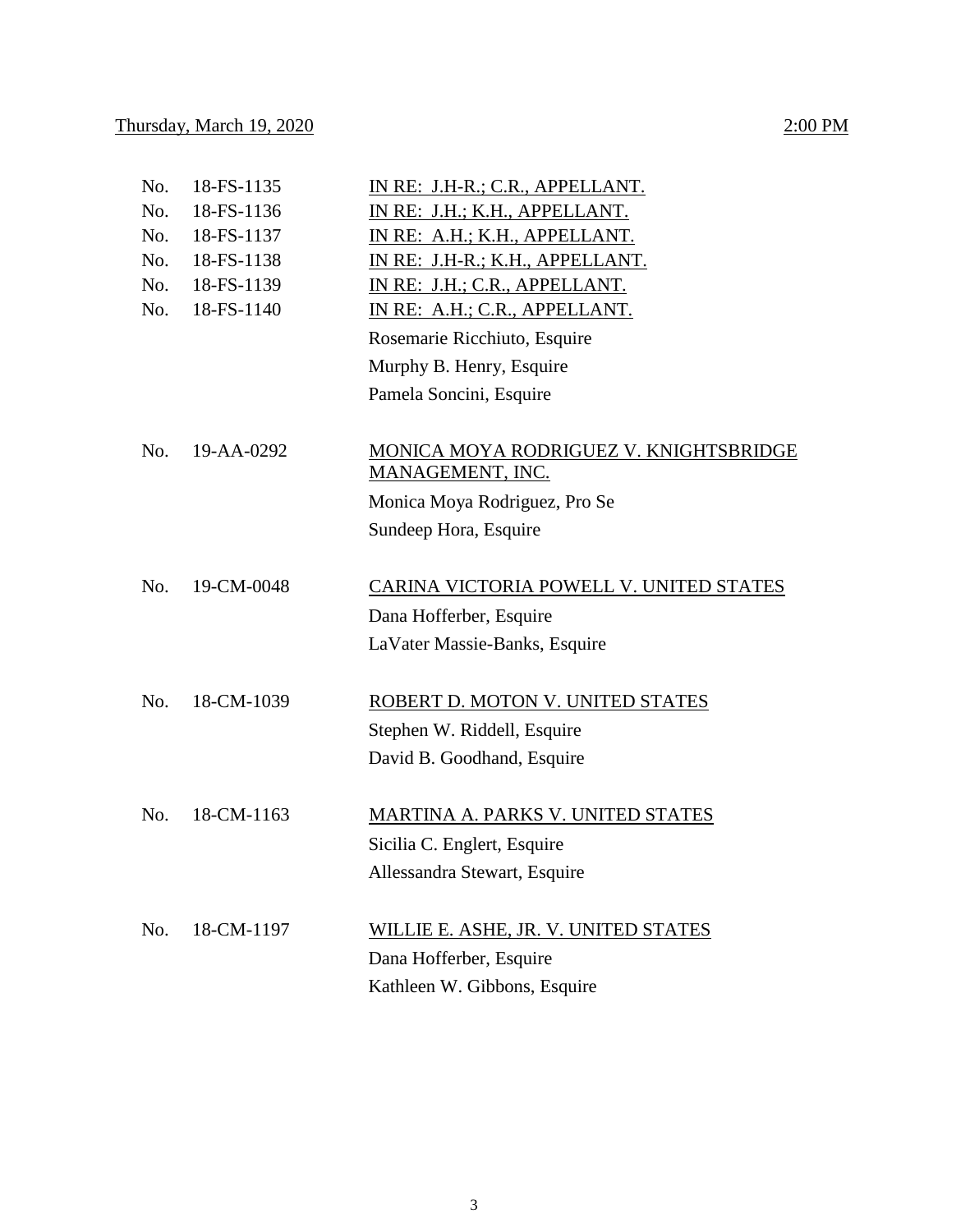| No. | 19-AA-0557 | AISHA SMITH V. D.C. DEPARTMENT OF EMPLOYMENT<br><b>SERVICES</b> |
|-----|------------|-----------------------------------------------------------------|
|     |            | Krista N. DeSmyter, Esquire                                     |
|     |            | William H. Schladt, Esquire                                     |
|     |            |                                                                 |
| No. | 19-FS-0344 | IN RE: TR.S.; M.M., APPELLANT.                                  |
|     |            | Allison Bauer, Esquire                                          |
|     |            | Pamela Soncini, Esquire                                         |
|     |            |                                                                 |

Ajene Jones, Pro Se

Kristina L. Ament, Esquire

- No. 19-CV-0193 ESTATE OF ELSIE J. HAMILTON V. DAVID ROSS, ET AL Robert Bunn, Esquire David Ross, Pro Se
- No. 18-CV-1265 CARLOTTA MITCHELL V. WASHINGTON TEACHERS' UNION Carlotta Mitchell, Pro Se Alice C. Hwang, Esquire
- No. 19-CV-0650 KEITH CREDIT V. JEFFREY CREDIT, ET AL. Richard J. Bianco, Esquire William A. Sherman, Esquire

Thursday, March 26, 2020 2:00 PM

| No. 17-CM-0578          | ILIN M. INTRIAGO V. UNITED STATES |
|-------------------------|-----------------------------------|
| $\text{No.}$ 19-CO-0019 | ILIN M. INTRIAGO V. UNITED STATES |
|                         | Gregory Lipper, Esquire           |
|                         | Eric Hansford, Esquire            |